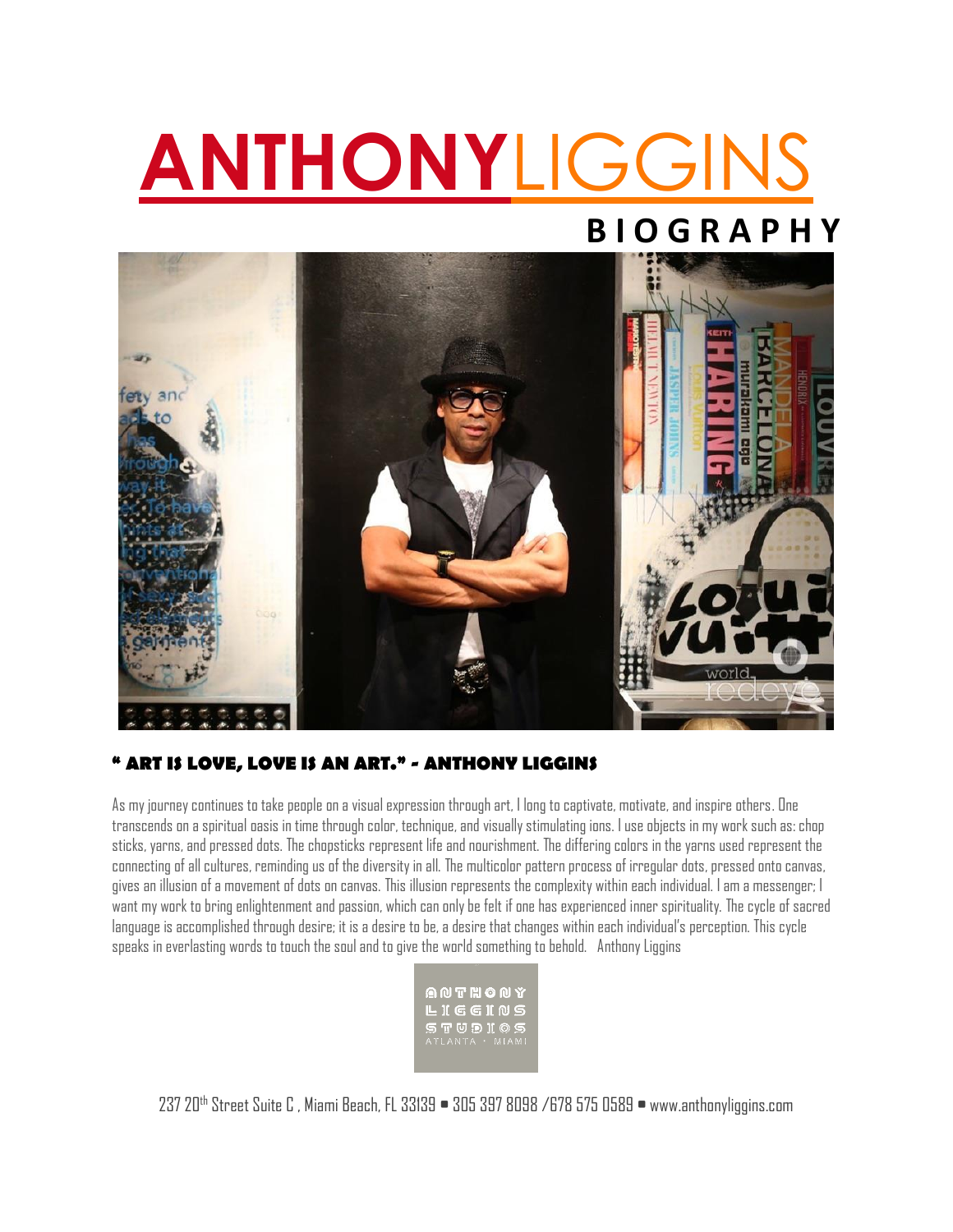#### **Education**

Delaware State University American Intercontinental University, Atlanta, London A.A. Fashion Design A.A. Merchandising

#### **Selected Solo Exhibitions**

- 2017 Bekindr by Eva Ritvo, MD Book Launch and Art Exhibition, November 4
- 2015 The Wild Side, tribeca trunk April 21-24 Lexington, KY
- 2014 Kiss Kiss Bang Bang, Gallery 88, December 5-February 6 WestSide Cultural Arts "Soul Diaries" Atlanta GA November 6-December 6 tribeca trunk, April 16-19, Lexington, KY WDCEP Art Space, "Blossom" Washington D.C. April-May
- 2013 Invisible Muse, Gallery 88, December 4- February 5 tribeca trunk, June, Lexington, KY
- 2012 Love Revolution, Gallery 88, December 2-March 1
- 2011 SWG Solo Exhibition Sande Webster Gallery, "While We Sleep, The Sky Dances" June 3 – 25
	- WestSide Cultural Arts, Crawfish bowl, Art exhibition, May 21
- 2010 VIP Room at The ADCA at Atlanta, GA
- 2009 Enlightenment, Chapelle Saint Elme, Ville Franche sur mer, France Love Overload, Gallery 88, Miami Beach, FL
- 2007 Passion Manifesto, Sande Webster Gallery, Philadelphia, PA
- 2006 Zen of Abstraction, Karen Lynne Gallery, Beverly Hills, CA
- 2005 Paper, Wertz Contemporary, Atlanta, GA
- 2004 1000 Kisses from Shanghai, Las Olas Art Center, Ft. Lauderdale, FL Sacred Language, Gallery Sklo, Atlanta, GA
- 2003 Shanghai Dreams, Gallery Sklo, Atlanta, GA
- 2002 Sacred Ground, Gallery Sklo, Atlanta, GA
- 2001 Red & Loaded, Gallery Sklo, Atlanta, GA
- 2000 SpellBound, Swissotel, Atlanta, GA

#### **Selected Group Exhibitions**

2017 Confessions of a Moon Child, December 2017, Gallery 88, Miami Beach Harbour Art Fair, KimHyunJoo Gallery March 24-26 Hong Kong Korean International Art Fair, KimHyunJoo Gallery, September 21-24, Seoul, Korea

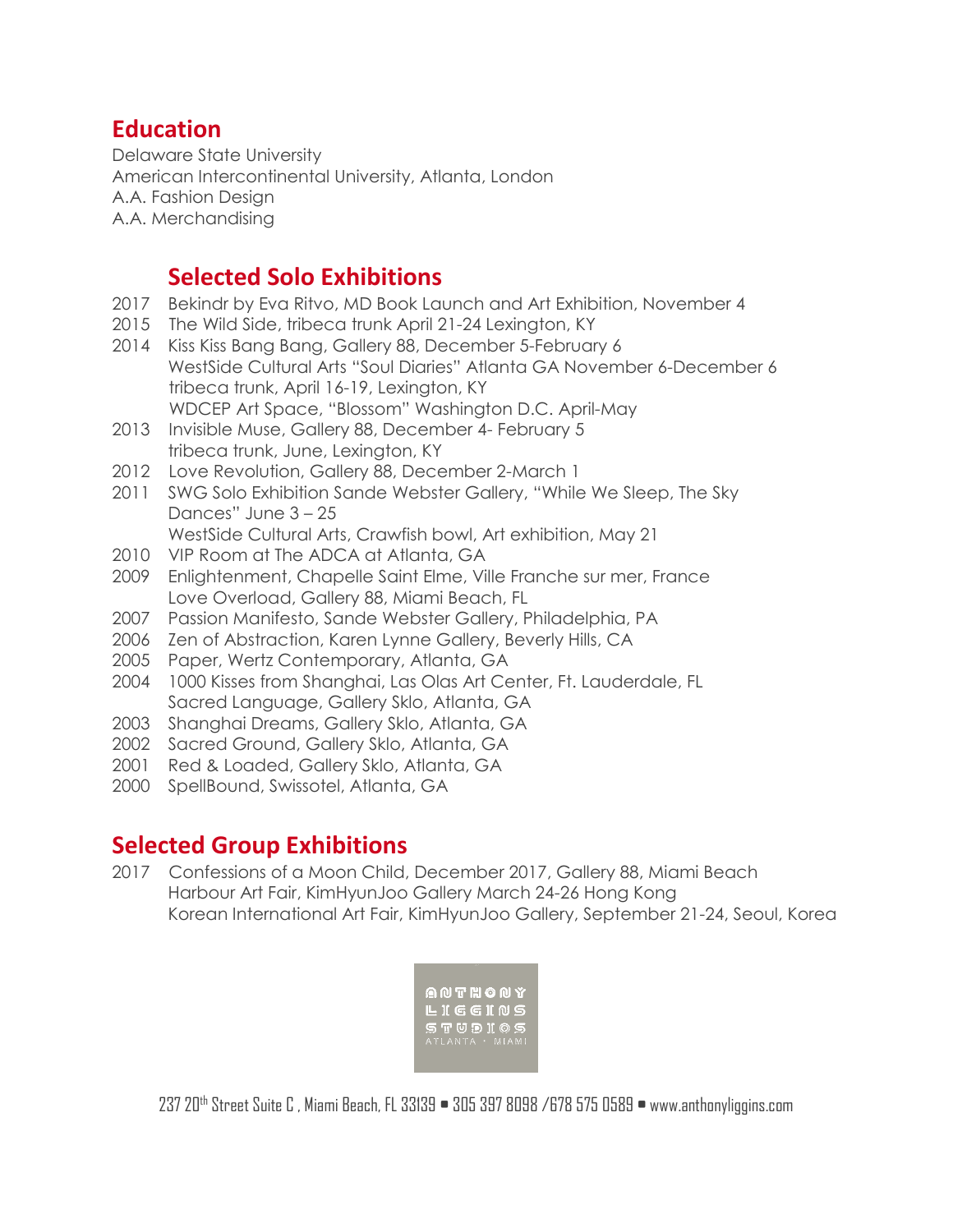- 2016 Korean International Art Fair, KimHyunJoo Gallery, October 12-16, Seoul, Korea Art Hamptons Fair June 24<sup>th</sup>-26<sup>th</sup>, Gallery 88, Southhampton, NY
- 2015 Art, Time and Mystical Moments, December 2015, Gallery 88, Miami Beach
- 2014 Cutlog NY, May 8-11, New York, NY Agora Gallery, Substance of Abstraction, January 14-February 10, New York, NY
- 2013 "Against the Odds" at Rosemont College, November 7-January 15, West Chester, PA
- 2012 Art Basel, Exhibition and special recognition by Tui Lifestyle, Miami Beach, Florida, December 6-9

Possibilities and Beyond, hosted by September Gray Art Consulting, Atlanta, GA, June 1

- 2011 SCOPE New York, Besharat Gallery, March 2–6 Roche Bobois, Exhibition, March 19 WestSideCultural Forum, "Crawfish Bowl" May 21, Atlanta, GA Art in Us Embassies, US Department of State Show, Amman, Jordan
- 2010 Sande Webster Gallery, Interconnected Souls and Kindred Spirits, Philadelphia, PA

Fay Gold Gallery, Artist to Watch, Atlanta, GA Gallery 88, Love Overload, Miami Beach, FL Besharat Gallery, Onward, Atlanta, GA, March

2009 Sande Webster Gallery, Interconnected Souls and Kindred Spirits, Philadelphia, PA

Fay Gold Gallery, Artist to Watch, Atlanta, GA

Gallery 88, Love Overload, Miami Beach, FL

- 2008 Fay Gold Gallery, Art I Love, Atlanta, GA , September
- 2007 Geras-Tousignant Gallery in San Francisco, CA honoring the Hero and Hearts artists;

Selected by the International Scientific Committee as one of the artists to represent the U.S.A at the Biennale Internazionale Dell 'Arte Contemporanea in Florence, Italy

U.S. Artist American Fine Art Show, 23rd St Amory in Philadelphia, PA From Abstract to Natural: The Karen Lynne Group Landscape Show, Karen Lynne Gallery, Beverly Hills, CA

2006 Latin Jazz: La Combinacion Perfecta, 5-year traveling show beginning 2001, Smithsonian Institute, Smithsonian Arts and Industries Building, Washington, D.C.; touring museums across the U.S. through 2006 including Oakland Museum, Oakland, CA, Louisiana State Museum, New Orleans, LA, Museo Americano, The Alameda, San Antonio, TX, Longmont Museum, Longmont, CO, James A. Michener Art Museum, Doylestown, PA., Chicago Historical Society, Kalamazoo Valley Museum, Kalamazoo, MI

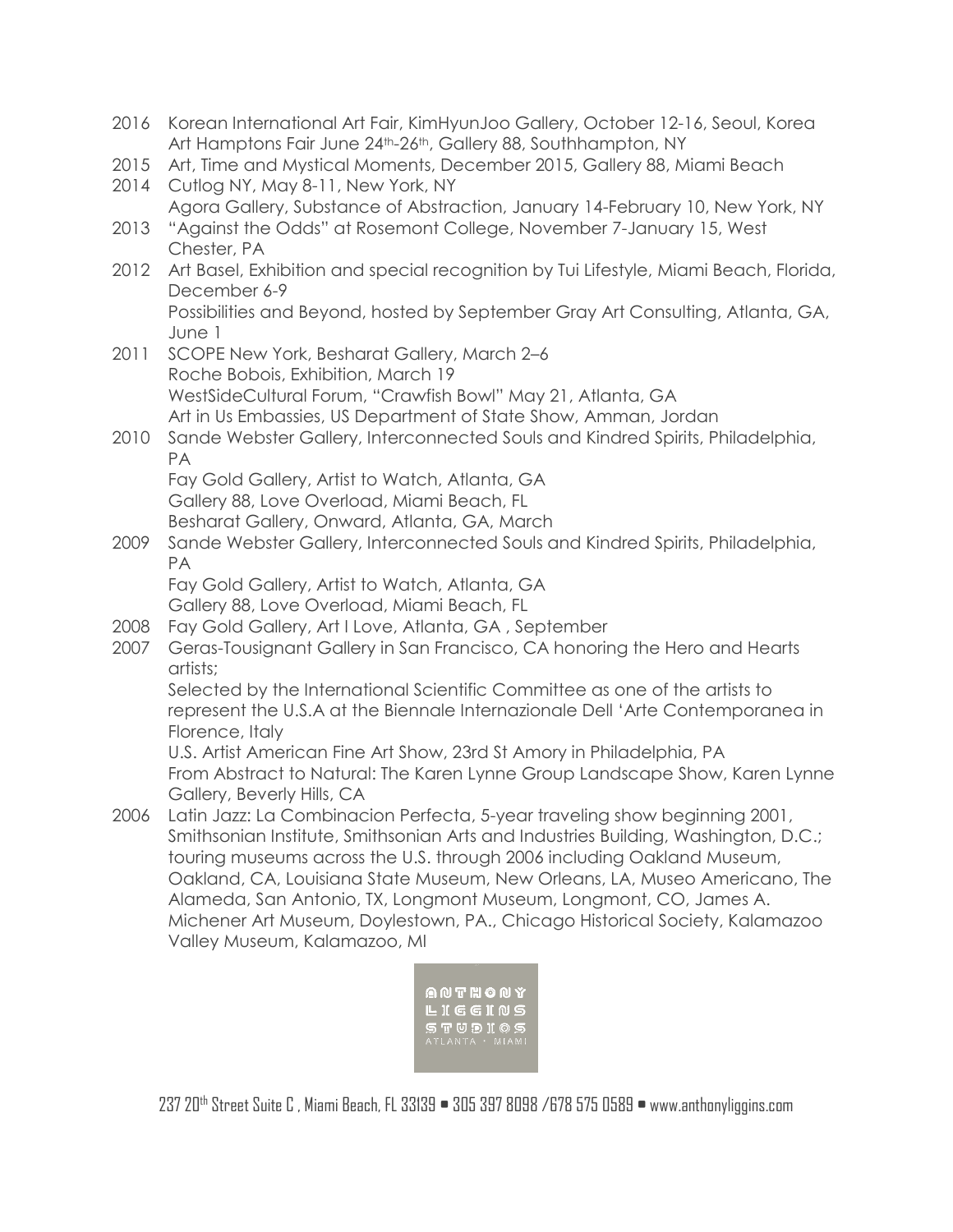- 2005 East Meets West, Karen Lynne Gallery, Beverly Hills, CA Selected, International Scientific Committee, one of U.S. artists participating in the Biennale Internazionale Dell 'Arte Contemporanea, Florence, Italy
- 2004 Ab-Straction Group Show, Tilford Art Group Gallery, Los Angeles, CA
- 2003 Art in Bloom, University of Kentucky Art Museum, Lexington, KY
- 2002 Group Exhibition, Atlanta Jazz Festival Gallery Exhibition 25 Year Retrospective, City Gallery at Chastain, Atlanta, GA

#### **Public Commissions**

- 2004 Diversity, 4 Outdoor Sculptures for Lindbergh City Center, MARTA Transportation System Head
	- quarters, Bellsouth and Harold Dawson Associates
- 2003 Pure Energy, Ornstein Schuler Capital Partners, Atlanta, GA Suzhou, Greenberg Traurig, LLP, Atlanta, GA
- 2001 Atlanta Jazz Festival, Bureau of Cultural Affairs Commemorative Artist, Atlanta, GA

#### **Public Collections**

AGH, Atlanta, GA Akerman Senterfitt Attorneys at Law, Miami FL Alston and Bird, Atlanta, GA Atlanta Bureau of Cultural Affairs, Atlanta, GA Atlanta Gas and Light Company, Atlanta, GA Caliber Home Loans, Miami, FL CSI Associates, San Francisco, CA Delta Crown Room, Sky Harbor International Airport, Phoenix, AZ Delta Crown Room, Ft. Lauderdale International Airport, FL Eon at Lindbergh, Atlanta, GA Global Veo, Anaheim, CA Greenberg Traurig, LLP, Atlanta, GA Hotel Palomar, Atlanta, GA J&C Nationwide, Atlanta, GA JLM Risk Management Group, Miami, FL Jetscape, Fort Lauderdale, FL King & Spalding, Atlanta, GA King & Spalding, Hamburg Germany Loews Hotel, Atlanta, GA Mandarin Oriental, Las Vegas, NV

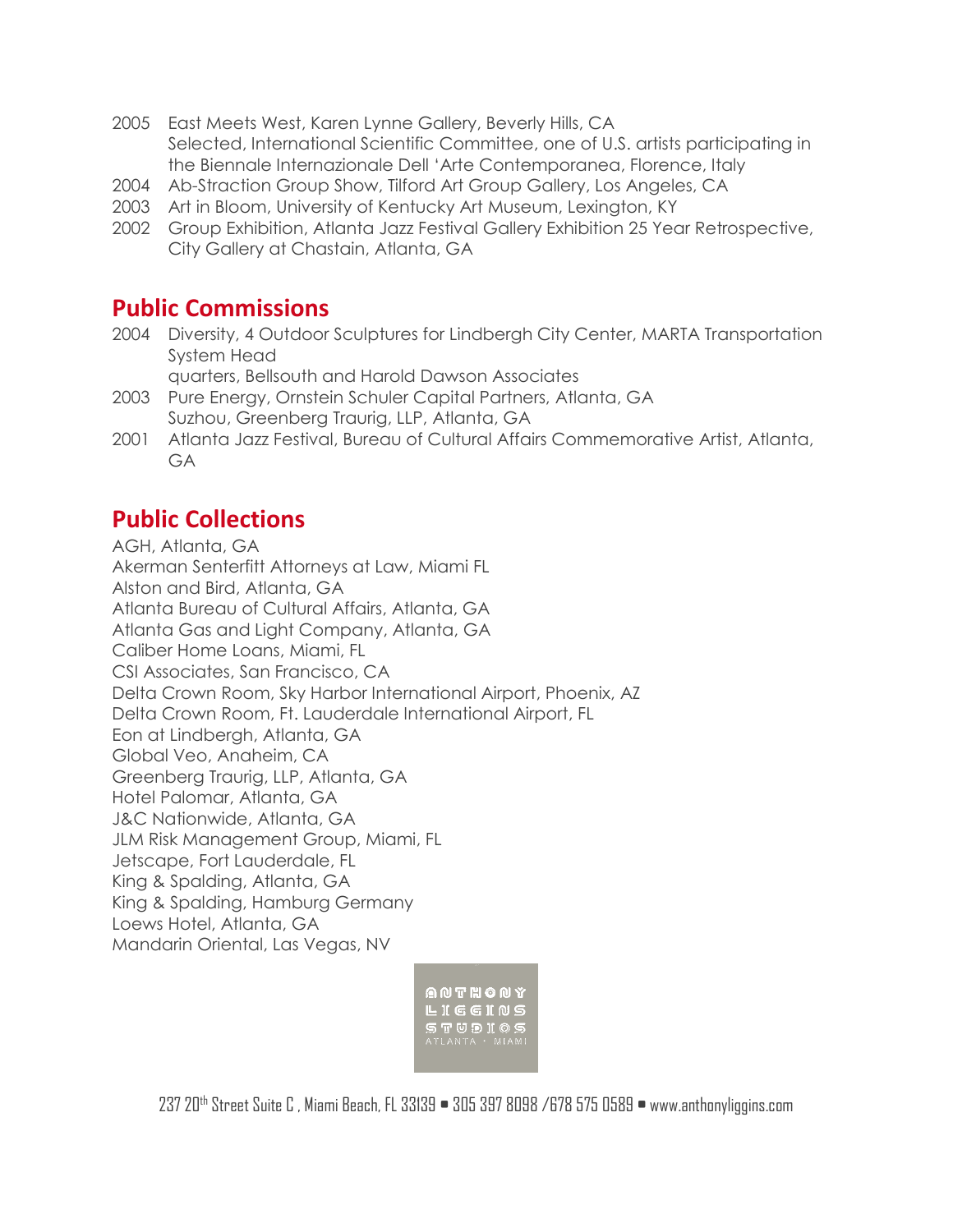Matlock Advertising, Atlanta, GA and New York, NY Mednikow Phipps Plaza, Atlanta, GA Mercedes Benz of Buckhead, Atlanta, GA Palomar Hotel, Atlanta, GA Pilgrim Group, Scarsdale, NY PricewaterhouseCoopers, Atlanta, GA Ponce Springs Lofts, Atlanta, GA Ray's on the River, Atlanta, GA Renaissance Atlanta Hotel, Atlanta, GA Restaurant Eugene, Atlanta, GA Rubbermaid Headquarters, Atlanta, GA Scientific Atlanta Headquarters, Atlanta, GA Shanghai Symphony Orchestra Hall, Shanghai, China Terminus 100, Atlanta, GA Trump Ocean Club, Panama Veer Towers, Las Vegas, NV Vintro Hotel, Miami Beach, FL Wade Ford, Buckhead, ATL

### **Select Press / Media / Awards**

- 2017 Bekindr by Eva Ritvo, MD, book cover artwork Modern Luxury Miami Magazine, Time Tactics, April 2017 Europa Star, Working within Limits: The latest limited edition by Ernst Benz and Anthony Liggins Cigar Aficionado, Ernst Benz's Artful Collaboration with Anthony Liggins, February 2017 2015 Collins Park Visionary Award for Cultural Innovation, Miami Beach Modern Luxury Interiors, cover, Fall/Summer issue 2014 GD USA American Graphic Design Award 2014 for "Art is Love, Love is an Art" a
- Look Book by Anthony Liggins Atlanta Homes and Lifestyles, "Tailor Made" October Washington Post, DC Economic Partnership and Sol Studio present 'Blossom' exhibit, April 7 WUSA9 Interview, Beautifying the Business World Through Art, April 2 Ocean Drive, The List. July/August
- 2013 Luxe. Interior + Design Magazine, Profile: Style Maker, Spring 2013 b
- 2012 HGTV Urban Oasis Special Feature. August 24 Haute' Art, Urban Lux Magazine and Museum of Design Atlanta, April NBAF Fine Art and Fashion Fête, Visual Arts honoree, March 15 CBS Miami, Focus on South Florida – Pure Essence Art Soiree. February 13

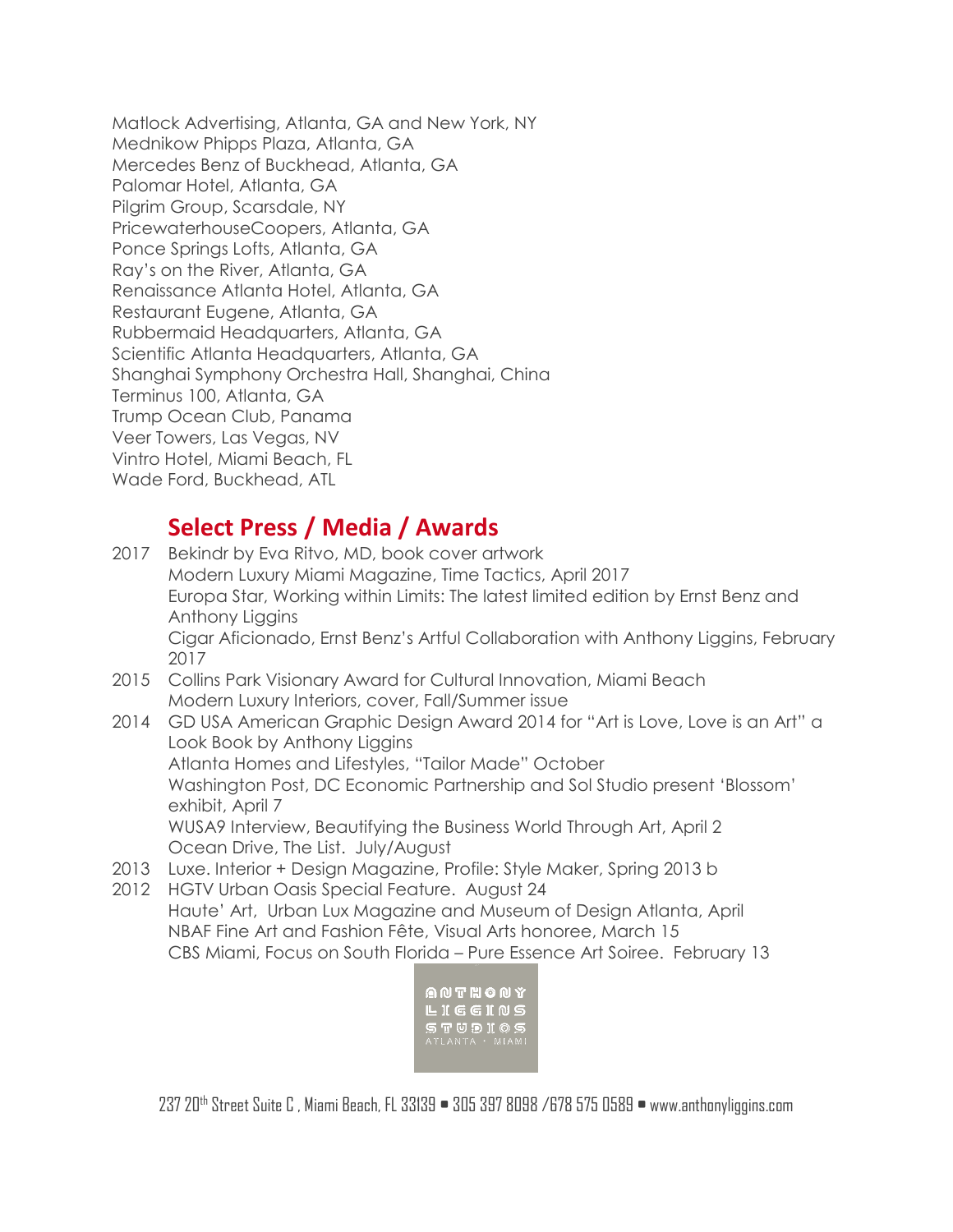- 2011 SCOPE New York, Besharat Gallery, March 2–6 Movie by Tyler Perry Studios "Goods Deeds" BET "The Game"
- 2010 The Atlantan Magazine, March/April Why did I get Married too? Lion Gate Productions
- 2009 Nice-Matin Journal, Anthony Liggins: un faux air de Basquiat à la Citadelle Le Petit Nicois Journal, Une première en France: Anthony Liggins à Villefranche Interview Magazine Art Issue, Miami Art Museum The Atlantan Magazine, July/August Philadelphia Inquirer, July Jezebel Magazine, Hotshots- Celebrity Chocolate Buffet, May Ocean Drive Magazine, Shot on Site, Miami, FL, February
- 2008 Atlanta Peach Magazine, The New Neeoclassian, October The Atlanta Journal Constitution, living/Culture, June Envision Magazine, Sande Webster Gallery, Summer Jezebel Magazine, Culture/Scene, June The Atlantan Magazine, The Art Star, June
- 2007 Press Release, Trump Art Collection & Holoma, Inc. Selected for inclusion in new venture in original art and fine art limited edition licensing. Florida Design Magazine, January.
- 2006 Miami Home & Decor, December.
- 2005 Home Magazine, November. Jezebel Magazine, Culture/Scene, May. Jezebel Magazine, Arts & Culture, February. "Lindbergh City Center Project" by Brooke Porter.
- 2004 Paper City Magazine, July. Atlanta Journal-Constitution, Arts & Books (cover story), May 30. "Public Works." A Love Noire, A Novel, by Erica Simone Turnipseed, Harper Collins, February. (Referenced in novel.)
- 2003 Atlanta Journal-Constitution, Review, Visual Arts, April 18. "Asian Flavored Balanced Delights" by Jerry Cullum.
- 2002 Atlanta Homes & Lifestyles, November. Women's Wear Daily, June. Profile by Toni Lubin. Cover Magazine, June. Profile by Tia. Atlanta Journal-Constitution, March 15. "Colorful Anthony Liggins."
- 2001 Creative Loafing, June 20. "Liggins Trades Fashion for Art" by Cathy Byrd. Atlanta Journal-Constitution, May 17. "Poster Show's Designer's Jazz Riffs" by Helen Holzer.

Piedmont Review, May. "Anthony Liggins Creates Sensual Artwork for the 24th Annual Atlanta Jazz Festival."